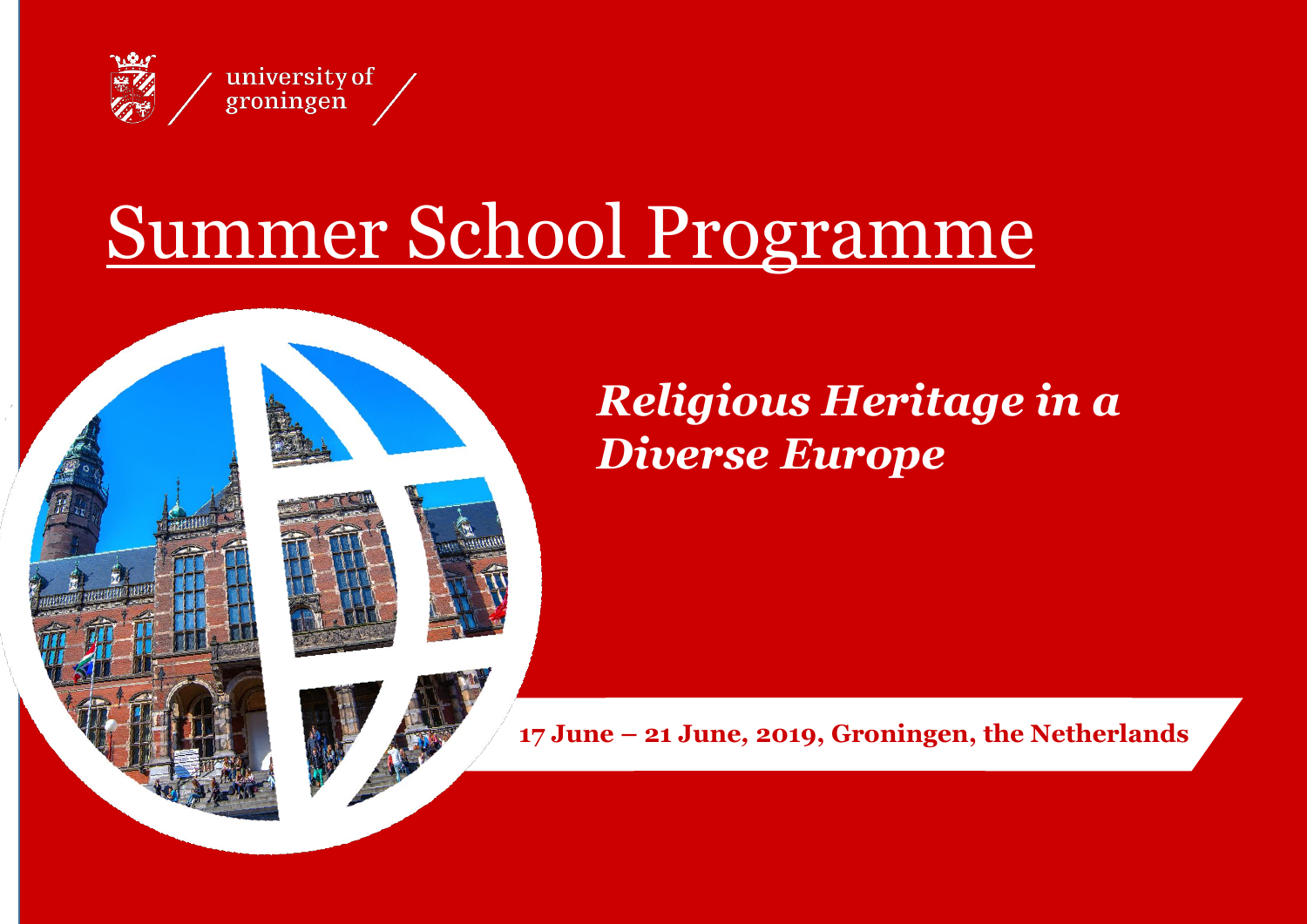## **Sunday (June 16) Location**

|               | <b>Arrival in Groningen</b>                                                     |                                 |
|---------------|---------------------------------------------------------------------------------|---------------------------------|
| $2.30 - 3.00$ | Meeting at the home of Professor Todd Weir.                                     | Oude Kijk in 't Jatstraat 30A   |
|               | Note: Students can leave any bags at the house while they go on the tour.       |                                 |
| $3.00 - 5.00$ | City Tour - Groningen                                                           | <b>Academy Building</b>         |
|               | Note: offered by the University of Groningen                                    |                                 |
| $5.00 - 6.30$ | Summer School Opening and Reception by Todd Weir, Zohar Maor and Hilda Nissimi. | <b>Students Cultural Centre</b> |
|               |                                                                                 | <b>USVA</b>                     |
| 7pm           | Summer School Opening Dinner                                                    | Oude Kijk in 't Jatstraat 30A   |
|               |                                                                                 |                                 |

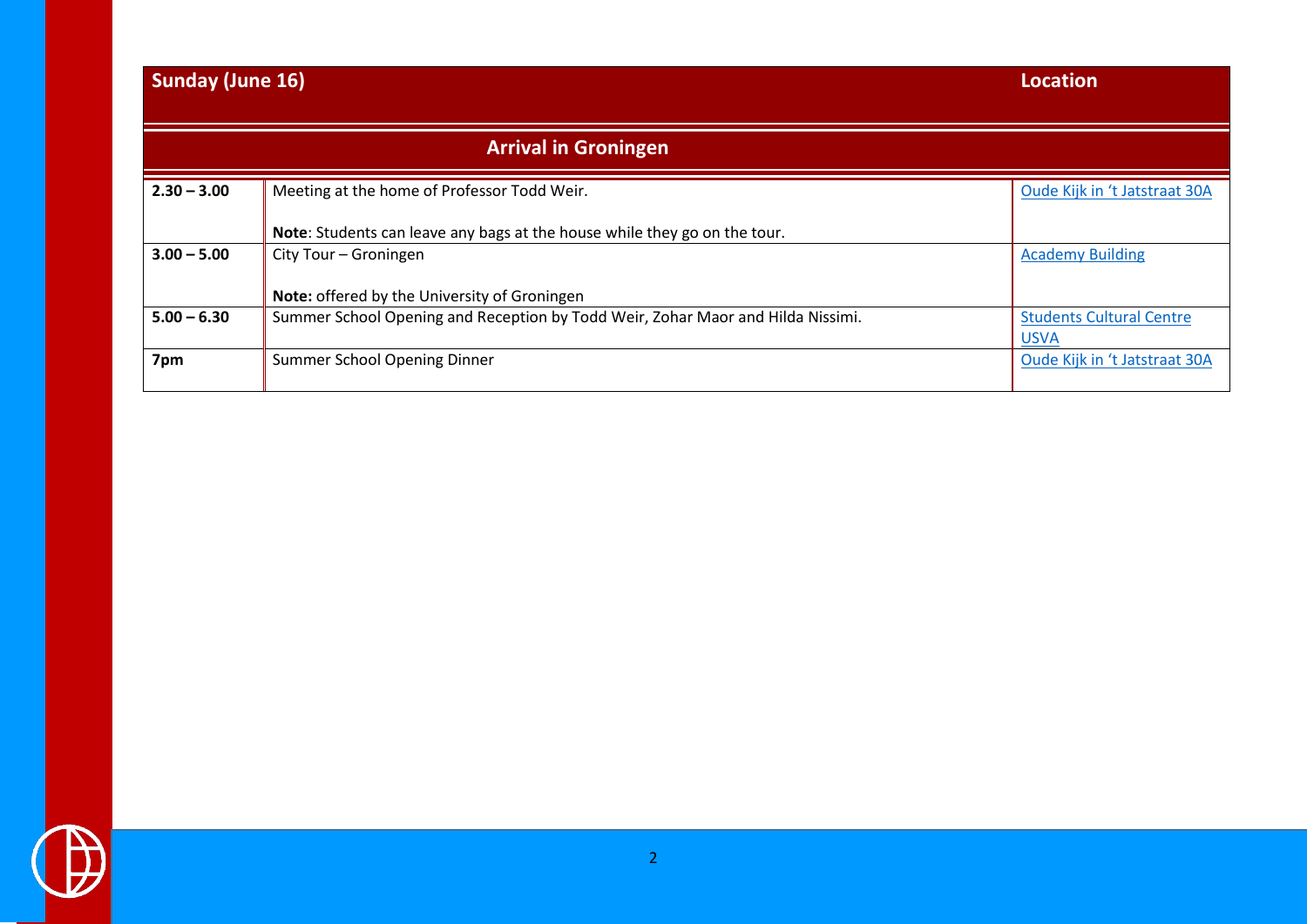| <b>Monday (June 17)</b> |                                                                                                                                                                                                              | <b>Location</b>                                                                        |
|-------------------------|--------------------------------------------------------------------------------------------------------------------------------------------------------------------------------------------------------------|----------------------------------------------------------------------------------------|
| $09.30 - 11:00$         | Seminar 1: 'Religious Heritage and Postsecularity' (Todd Weir, Mattias Martinson)                                                                                                                            | <b>Faculty of Theology and</b><br>Religious Studies, Oude<br><b>Boteringestraat 38</b> |
| $11.00 - 11.30$         | Coffee Break                                                                                                                                                                                                 | <b>Faculty Hall</b>                                                                    |
| $11.30 - 13.00$         | Seminar 2: 'Heritage and Material Culture'<br>Part 1: Museums and Heritage (Paul Ariese)<br>Part 2: Reconstructing a Jewish cemetery by interreligious efforts in Macedonia (Maja Susa and Skender<br>Asani) | Room: t.b.a.                                                                           |
| $13.00 - 14.00$         | <b>Lunch Break</b>                                                                                                                                                                                           | <b>Faculty Hall</b>                                                                    |
| $14.00 - 15.30$         | Seminar 3: 'Populism and Religious Heritage: the Hungarian Example' (Arpad von Klimo, Doron Avraham)                                                                                                         | Room: t.b.a.                                                                           |
| $15.30 - 16.00$         | Coffee Break                                                                                                                                                                                                 | <b>Faculty Hall</b>                                                                    |
| $16.00 - 17.30$         | <b>Group Meeting 1</b>                                                                                                                                                                                       | Room: t.b.a.                                                                           |
| 7pm                     | Summer School Dinner                                                                                                                                                                                         | <b>Spices Restaurant</b>                                                               |

| <b>Tuesday (June 18)</b> |                                                                                                            | <b>Location</b>      |
|--------------------------|------------------------------------------------------------------------------------------------------------|----------------------|
| $10.00 - 11.00$          | Seminar 4: "Shared Traditions - Multiple Histories: The Pre-Islamic Heritage in the Qur'an" (Dirk Hartwig) | <b>Room</b> : t.b.a. |
| $11.00 - 11.30$          | Coffee Break                                                                                               |                      |
| $11:30 - 13.00$          | Seminar 5: 'Coming to Terms: The Unavoidable Issues of Holocaust Legacy' (Carolyn Sanzenbacher)            | Room: t.b.a.         |
| $13.00 - 14.00$          | Lunch break                                                                                                |                      |
| $14.00 - 15.30$          | Seminar 6: 'Holy Texts as a Heritage: Judaism, Christianity and Islam (Zohar Maor, Malachi Hacohen,        | Room: $t.b.a.$       |
|                          | Ayman Agbaria)                                                                                             |                      |
| $15.30 - 16.00$          | Coffee Break                                                                                               |                      |
| $16.00 - 17.30$          | <b>Group Meeting 2</b>                                                                                     | Room: t.b.a.         |

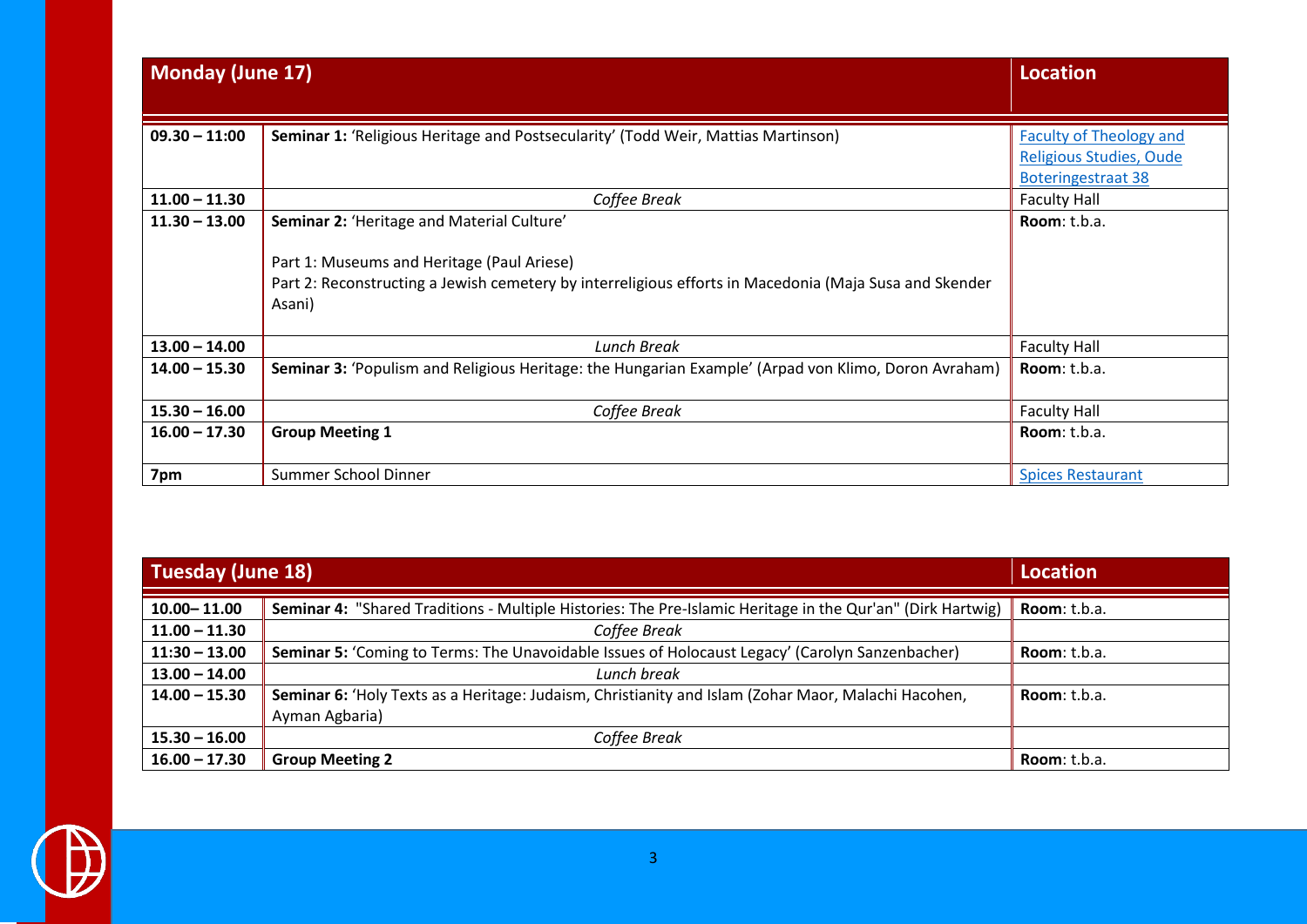| <b>Wednesday (June 19)</b> |                                                                                                                                                                                                                                                                                                                                                                                                                                                                                                                                                                                                                                                                                                                                                                                          | <b>Location</b>                          |
|----------------------------|------------------------------------------------------------------------------------------------------------------------------------------------------------------------------------------------------------------------------------------------------------------------------------------------------------------------------------------------------------------------------------------------------------------------------------------------------------------------------------------------------------------------------------------------------------------------------------------------------------------------------------------------------------------------------------------------------------------------------------------------------------------------------------------|------------------------------------------|
| $9.00 - 10.30$             | Pre-conference panel INIRE: 'Religious (II) literacy and Education' (Alberto Melloni, Francesca<br>Cadeddu, Ayman Agbaria)                                                                                                                                                                                                                                                                                                                                                                                                                                                                                                                                                                                                                                                               | Remonstrantse Kerk,<br>Coehoornsingel 14 |
| $10.30 - 11.00$            | Coffee Break                                                                                                                                                                                                                                                                                                                                                                                                                                                                                                                                                                                                                                                                                                                                                                             |                                          |
| $11.00 - 12.30$            | Pre-conference panel INIRE: 'The Heritage of Antisemitism' (Carolyn Sanzenbacher, Dirk Hartwig,<br>Maura Hametz)                                                                                                                                                                                                                                                                                                                                                                                                                                                                                                                                                                                                                                                                         |                                          |
| $12.30 - 13.00$            | <b>Lunch Break</b>                                                                                                                                                                                                                                                                                                                                                                                                                                                                                                                                                                                                                                                                                                                                                                       |                                          |
| $13.00 - 14.00$            | Conference Opening Session (Todd Weir, Frank Strolenberg, Birgit Meyer)                                                                                                                                                                                                                                                                                                                                                                                                                                                                                                                                                                                                                                                                                                                  |                                          |
| $14.00 - 15.30$            | <b>Conference Panels:</b><br>1) Intangible Religious Heritage & Dialogue<br>Sebastiaan van der Lans (Museum Catharijneconvent), Sophie Elpers (Kenniscentrum<br>Immaterieel Erfgoed Nederland), Carolien Croon (Bijbels Museum), Marlous Willemsen<br>(Imagine IC/ Reinwardt Academie)<br>2) Church Foundations<br>Peter Aiers & Omarji Inayat (Churches Conservation Trust), Becky Clark (Church of England),<br>Heikki Ranta (Church of Sweden)<br>3) Musealization of Religion (I)<br>Paul Ariese (Reinwardt Academie), Carina Brankovic (University of Oldenburg, INIRE), Hilda<br>Nissimi (Bar-Ilan University, INIRE)<br>4) Politics (I)<br>Christoph Baumgartner (Utrecht University), Katelyn Williams (Brandenburg University of<br>Technology), Hannah Ridge (Duke University) |                                          |
| $16.00 - 17.00$            | Keynote 1: Abdullah Antepli (Duke University)                                                                                                                                                                                                                                                                                                                                                                                                                                                                                                                                                                                                                                                                                                                                            |                                          |
| $17.30 - 18.30$            | <b>Conference Reception</b>                                                                                                                                                                                                                                                                                                                                                                                                                                                                                                                                                                                                                                                                                                                                                              | <b>Academy Building</b>                  |

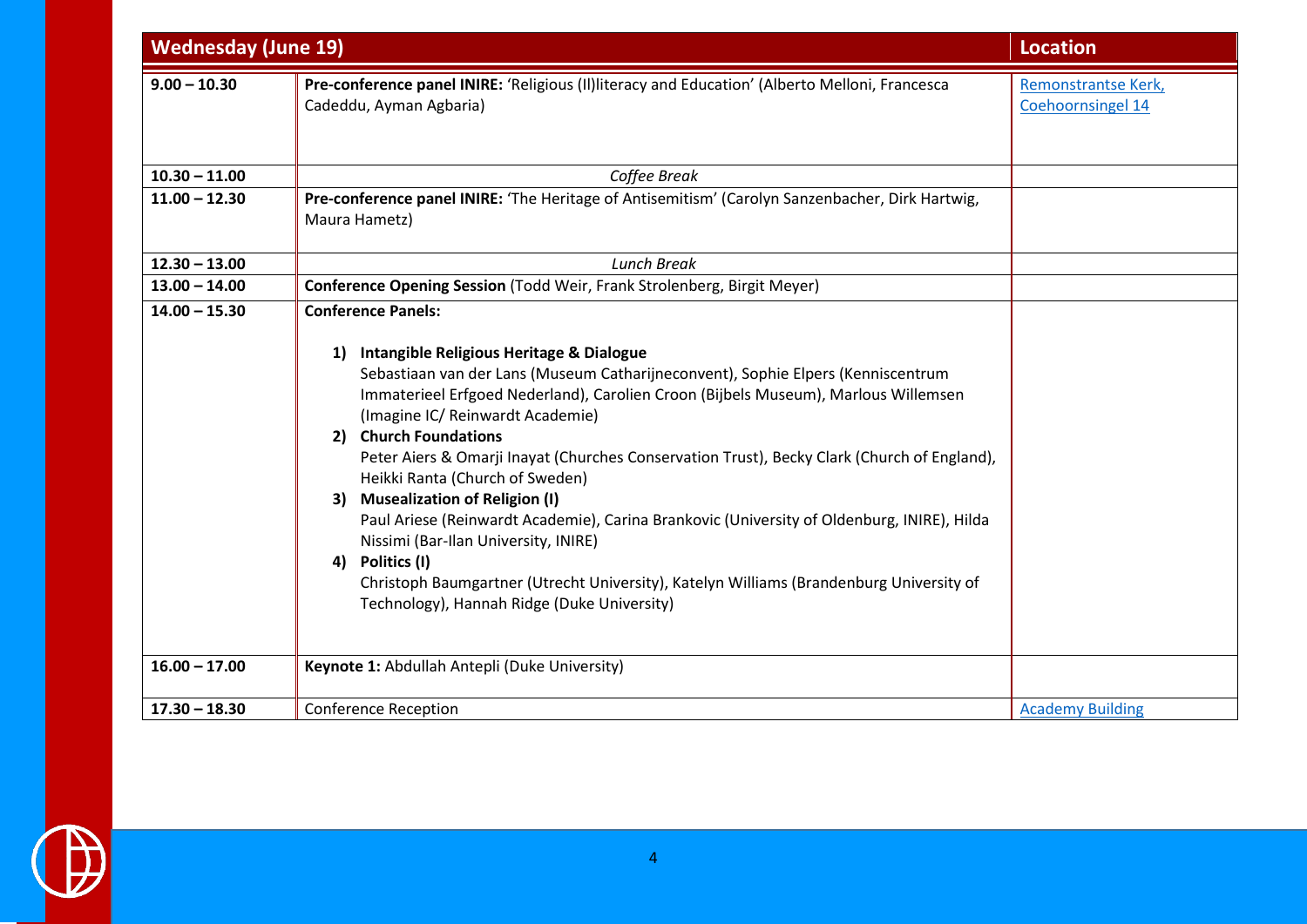| <b>Thursday (June 20)</b> |                                                                                                                                                                                                                                                                                                                                                                                                                                                                                                                                                                                                                                                                                                                                                                                       |                         |
|---------------------------|---------------------------------------------------------------------------------------------------------------------------------------------------------------------------------------------------------------------------------------------------------------------------------------------------------------------------------------------------------------------------------------------------------------------------------------------------------------------------------------------------------------------------------------------------------------------------------------------------------------------------------------------------------------------------------------------------------------------------------------------------------------------------------------|-------------------------|
| $09.30 - 11.00$           | <b>Group meeting 3</b>                                                                                                                                                                                                                                                                                                                                                                                                                                                                                                                                                                                                                                                                                                                                                                | Remonstrantse Kerk      |
| $11.00 - 12.30$           | <b>Conference Panels:</b>                                                                                                                                                                                                                                                                                                                                                                                                                                                                                                                                                                                                                                                                                                                                                             |                         |
|                           | The Dance of Tangible & Intangible Heritage<br>1)<br>Agmar van Rijn (SOGK), Inge Basteleur (SOGK), Marnix van der Scheer (MX13), Christiaan Velvis<br>(SOGK), Paul Mulder (Studio 212 Fahrenheit), Albert Buring (Studio 212 Fahrenheit)<br>Between 'Sacreds'? (II)<br>2)<br>Ferdinand de Jong (University of East-Anglia/ HERILIGION), Daan Beekers (University of<br>Edinburgh), Nataliya Bezborodova (University of Alberta)<br>3) Repurposing & Musealization<br>Andrea Longhi (Pontifi cal Council of Culture/ Politecnico di Torino), Anique de Kruijf (Museum<br>Catharijneconvent), Jerrold Cuperus (Utrecht University)<br>Politics (II)<br>4)<br>Arpad von Klimo (Catholic University of America), Anna Novikov (Yad Vashem), Benjamin Schewel<br>(University of Groningen) |                         |
| $13.30 - 16.30$           | <b>Excursions:</b>                                                                                                                                                                                                                                                                                                                                                                                                                                                                                                                                                                                                                                                                                                                                                                    |                         |
|                           | <b>Groningen Historic Churches Tour</b><br>1)<br><b>Provincial Policy Tour</b><br>2)<br><b>Jewish Heritage Tour</b><br>3)<br><b>Art &amp; Heritage Tour</b><br>4)                                                                                                                                                                                                                                                                                                                                                                                                                                                                                                                                                                                                                     |                         |
| $16.30 - 18.00$           | Keynote 2 (optional): Nicola green                                                                                                                                                                                                                                                                                                                                                                                                                                                                                                                                                                                                                                                                                                                                                    | Der Aa-Kerk, Akerkhof 2 |
| $18.00 - 19.00$           | Reception                                                                                                                                                                                                                                                                                                                                                                                                                                                                                                                                                                                                                                                                                                                                                                             | Der Aa-Kerk, Akerkhof 2 |
| $19.00 - 21.00$           | <b>Conference Dinner</b>                                                                                                                                                                                                                                                                                                                                                                                                                                                                                                                                                                                                                                                                                                                                                              | Der Aa-Kerk, Akerkhof 2 |